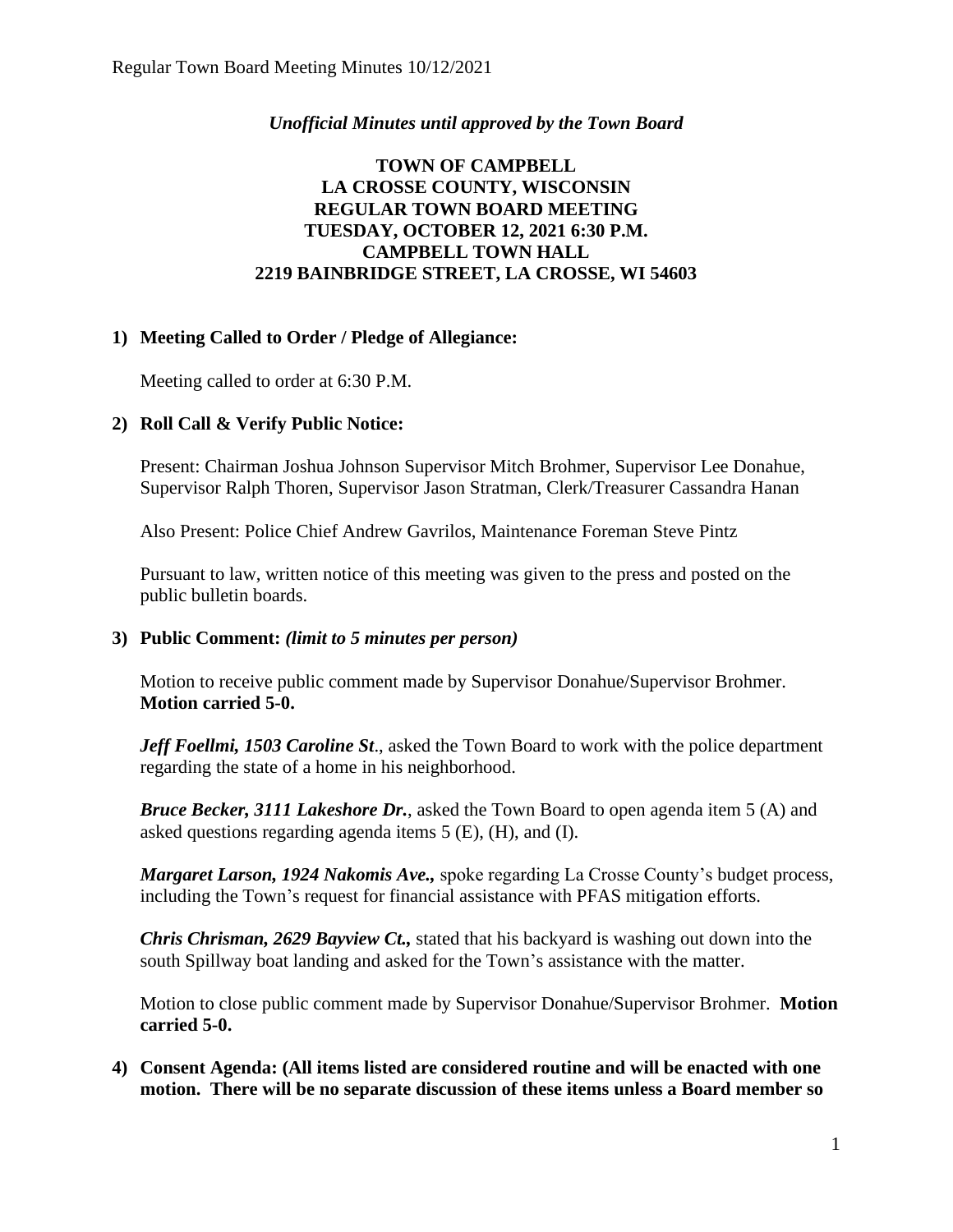**requests, in which case the item will be removed from the Consent Agenda and be considered on the Regular Agenda).**

- **A) Approval of Minutes:** Regular Board Meeting 9/14/2021, Special Town Board Meeting 09/21/2021, Special Town Board Meeting 10/05/2021
- **B) Plan Commission Meeting Recommendations:** None
- **C) Payment of Bills:**

Motion to approve the Consent Agenda made by Supervisor Donahue/Supervisor Brohmer. **Motion carried 5-0.** 

#### **5) Business:**

**A)** General updates on DNR water advisory. (Donahue)

Supervisor Donahue provided updates on the current DNR water advisory. Updates included: meetings with Senator Baldwin's office regarding the mandate and use of AFFF foam at the airport, the news regarding the City of Eau Claire shutting down 7 of their 16 wells due to PFAS contamination, and the Town's participation in the USGS nationwide tap water study.

Motion to open agenda item 5 (A) for public comment made by Supervisor Donahue/Supervisor Thoren. **Motion carried 5-0.**

*Lenny Hasz, 2544 Bainbridge St***.,** expressed his frustration with the PFAS water contamination.

*Margaret Larson, 1924 Nakomis Ave.,* asked how many homes the City of La Crosse was providing water to compared to the DNR. The consensus was that around 45 homes were receiving water from the City of La Crosse and 1,166 from the DNR.

*Chris Chrisman, 2629 Bayview Ct.,* asked for help interpreting his PFAS test results. Supervisor Donahue stated that she would follow up with him.

*Bruce Becker, 3111 Lakeshore Dr.,* asked about the long-term goals of the Town regarding municipal water. Supervisor Donahue stated that depending on the water source, separate treatment or filtering may be necessary.

Motion to close public comment made by Supervisor Donahue/Supervisor Stratman. **Motion carried 5-0.**

*Not an action item*

**B)** Approval of a Temporary Class "B" Retailer's License for the French Island Lions Club for October 23, 2021 at the Community Center. (Clerk)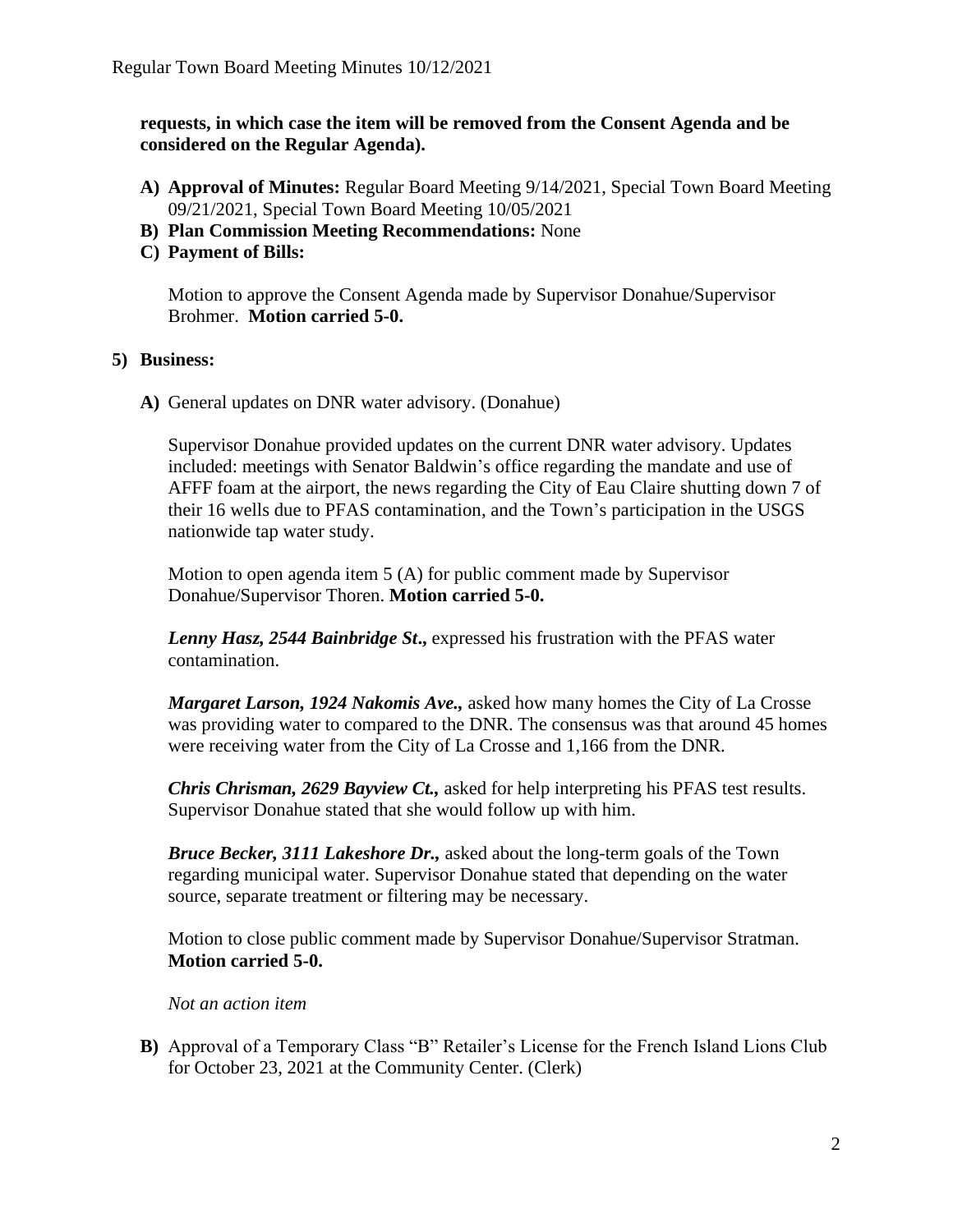Motion to approve the Temporary Class "B: Retailer's License for the French Island Lions Club for October 23, 2021 at the Community Center made by Supervisor Brohmer/Chairman Johnson. **Motion carried 4-0. Supervisor Donahue abstained.** 

**C)** Approval of the purchase of 3 body cams and accessories for the police department in the amount of \$4,370.11. (Chair)

Police Chief Gavrilos explained that the City of La Crosse received a grant for the purchase of body cams with a 50/50 match and included the Town in the grant. Once the body cams are paid for, the City of La Crosse will reimburse the Town for 50% of the cost.

Motion to approve the purchase of 3 body cams and accessories in the amount of \$4,370.11 made by Supervisor Donahue/Chairman Johnson. **Motion carried 5-0.**

**D)** Appointment of a Town representative for the La Crosse County Convention and Visitors Bureau board. (Clerk)

Motion to appoint Cassie Hanan as the Town representative on the La Crosse County Convention and Visitors Bureau board made by Supervisor Brohmer/Supervisor Donahue. **Motion carried 5-0.** 

**E)** Ordinance #2021-4 An Ordinance to Create Section 36 Article III of the Town of Campbell Code of Ordinances Related to Illicit Discharge and Connection. (Clerk)

Clerk Hanan explained that the Ordinance is a requirement under the Town's MS4 stormwater permit with the DNR.

Motion to hold this agenda item over to next month's meeting pending review by the Town attorney made by Supervisor Donahue/Supervisor Stratman. **Motion carried 5- 0.**

**F)** Ordinance #2021-5 An Ordinance to Create Chapter 38 Section 3 (d) of the Town of Campbell Code of Ordinances Related to Boating Regulations. (Stratman)

Supervisor Stratman explained that the intent of the ordinance was to prevent boaters from power loading their boats at the landings. Power loading has been causing extensive damage at all of the Town boat landings.

Motion to approve Ordinance #2021-5 made by Supervisor Brohmer/Supervisor Stratman. **Motion carried 5-0.** 

**G)** Amendment to the Town of Campbell Fee Schedule related to tiered citations for violations of the proposed boating regulations ordinance. (Clerk)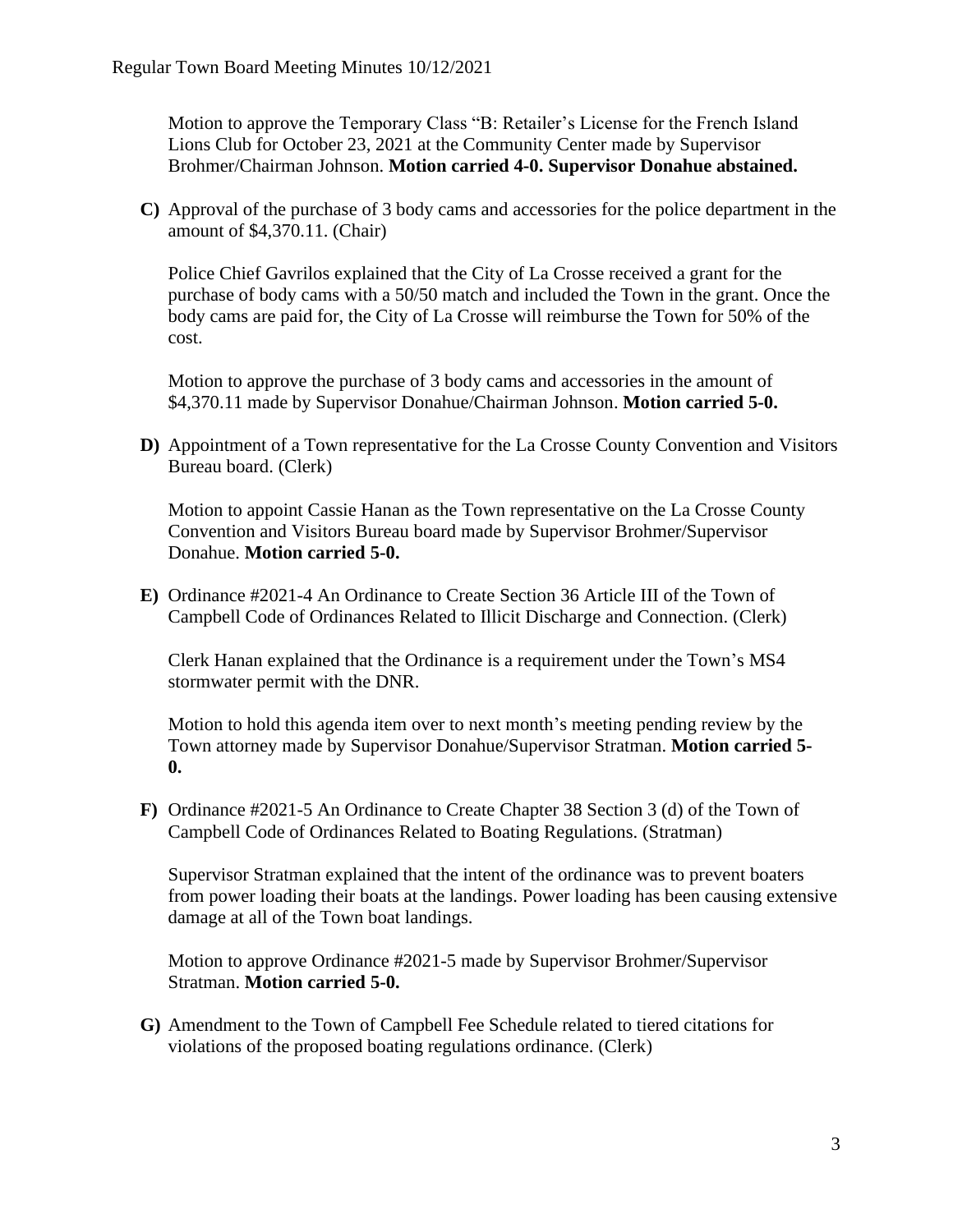Clerk Hanan explained the addition of citation amounts for first offense (\$142.90) and second offense (\$285.80) for power loading boats.

Motion to approve the amendment to the Fee Schedule made by Supervisor Stratman/Supervisor Donahue. **Motion carried 5-0.**

**H)** Resolution #2021-7 A Resolution to Adopt and Establish Wards in the Town of Campbell. (Clerk)

Motion to approve Resolution #2021-7 made by Supervisor Brohmer/Supervisor Thoren. **Motion carried 5-0.** 

**I)** Resolution #2021-8 A Resolution to Approve a Loan with State Bank Financial and the Town of Campbell. (Clerk)

Clerk Hanan explained that the loan is part of the 2022 budget process with \$150,000 being allocated to the purchase of a street sweeper, \$45,000 for the purchase of a hybrid squad vehicle for the police department, and \$15,000 for road engineering costs.

Motion to approve Resolution #2021-8 made by Supervisor Thoren/Chairman Johnson. **Motion carried 5-0.**

### **6) CLOSED SESSION Pursuant to Wisconsin State Statutes 19.85 (1) (c) Considering employment, promotion, compensation or performance evaluation data of any public employee over which the governmental body has jurisdiction or exercises responsibility.**

Motion to convene in Closed Session pursuant to Wisconsin State Statutes 19.85 (1) (c) on a roll call vote made by Supervisor Donahue/Supervisor Thoren.

Chairman Johnson – yes Supervisor Brohmer-yes Supervisor Donahue-yes Supervisor Thoren-yes Supervisor Stratman-yes **Motion carried 5 yes – 0 no (7:27 p.m.)**

**A)** Wage review of a maintenance employee.

#### **7) Reconvene in Open Session**

Motion to reconvene in Open Session made by Supervisor Donahue/Supervisor Stratman. **Motion carried 5-0. (9:09 p.m.)**

#### **8) Possible Action on Items Discussed in Closed Session**

No action taken

#### **9) Adjournment of Meeting:**